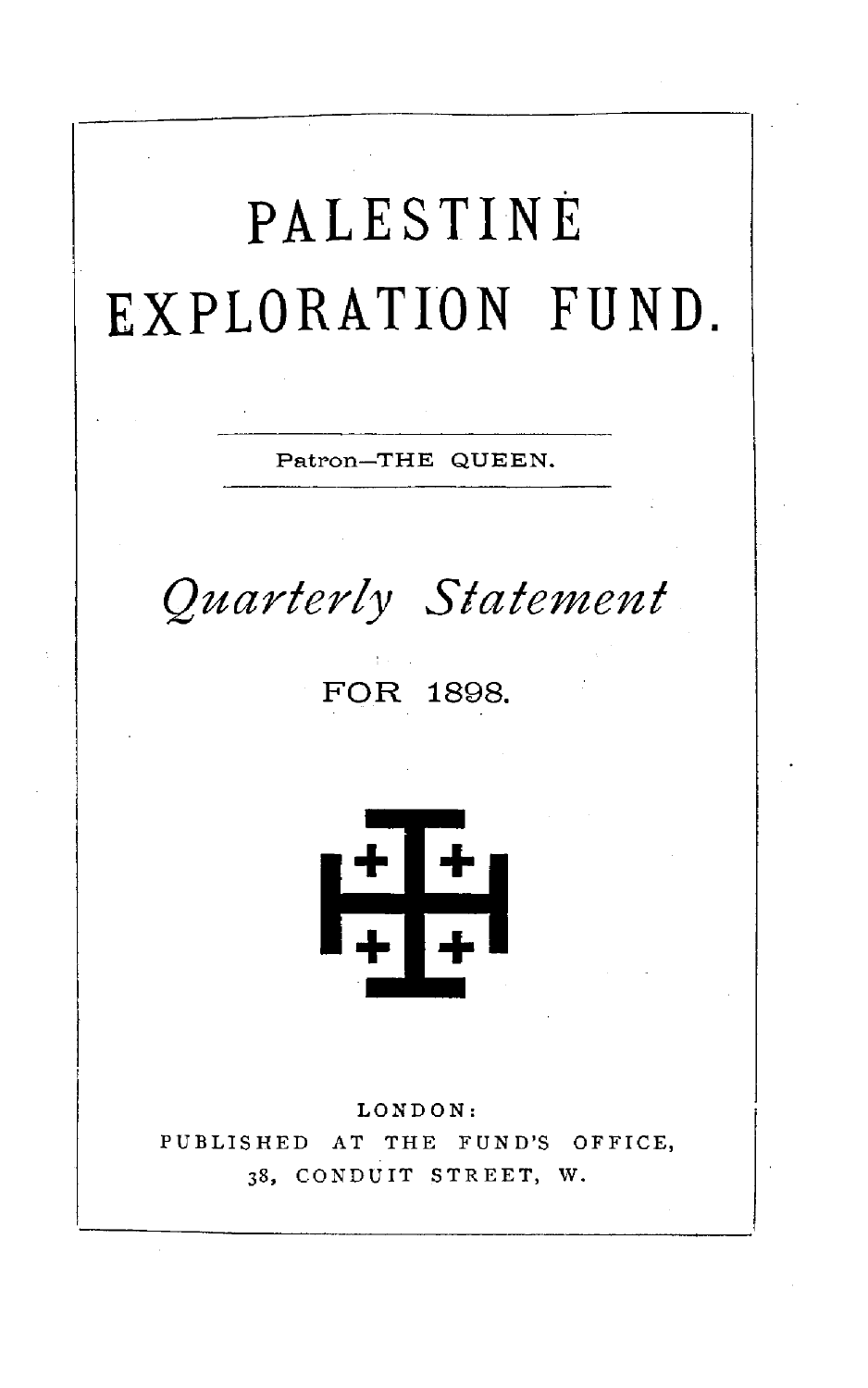#### LONDON:

 $\sim 10^{-10}$ 

 $\mathcal{L}_{\mathcal{A}}$ 

 $\sim 10^{-1}$ 

#### HARRISON AND SONS, PRINTERS IN ORDINARY TO HER MAJESTY, ST. MARTIN'S LANE.

and the company of the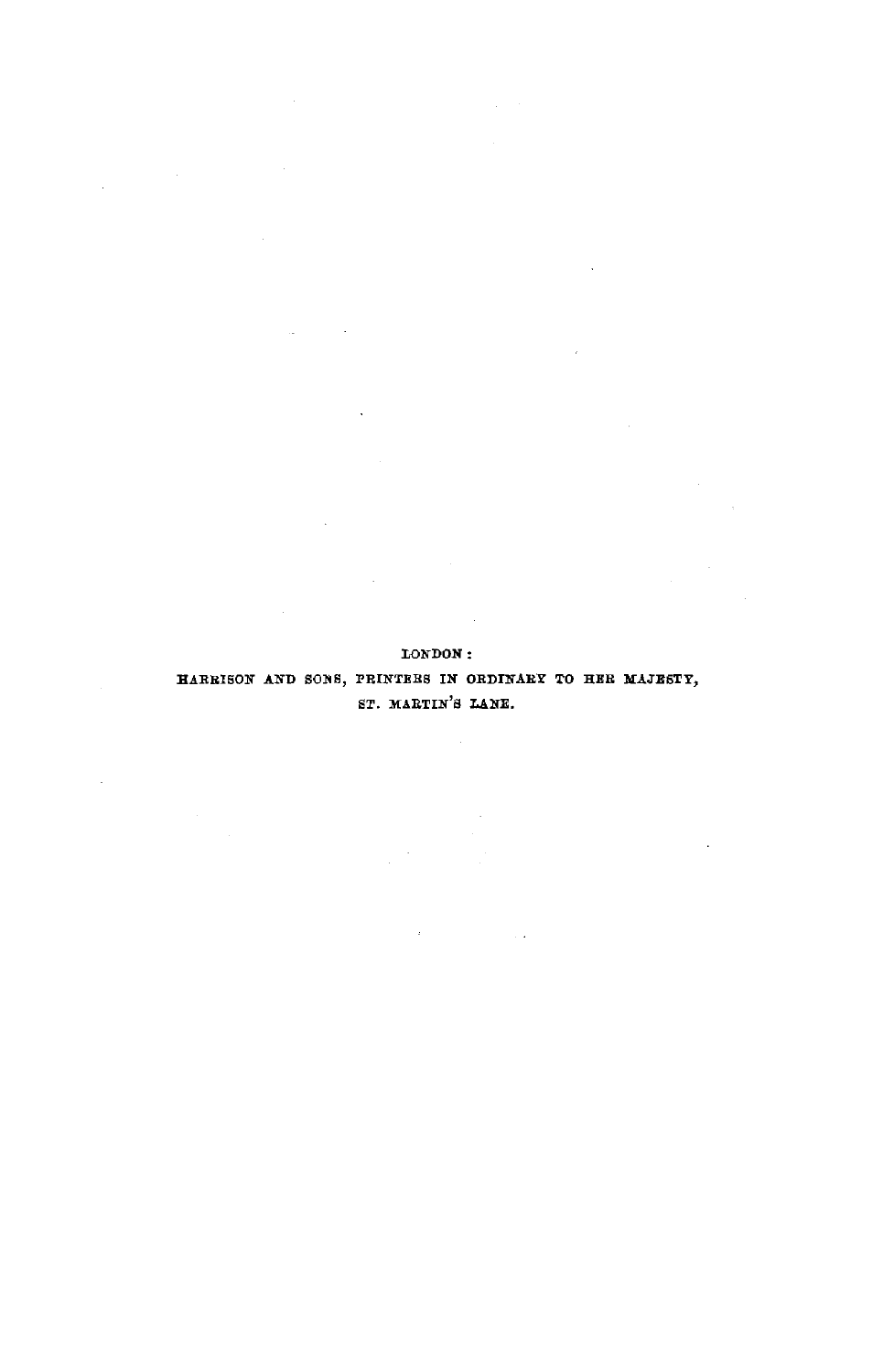## INDEX

#### TO

#### NAMES OF THE AUTHORS AND OF THE PAPERS CONTRIBUTED BY THEM.  $\sim$

 $\overline{\phantom{a}}$ 

| Baldensperger, Ph. J., Esq.-<br>Church Portals removed in the Thirteenth Century     |                      |     |         |            | PAGE<br>176 |
|--------------------------------------------------------------------------------------|----------------------|-----|---------|------------|-------------|
| Berchem, Dr. Max Van-<br>An Arabic Inscription near the Church of the Holy Sepulchre |                      |     |         |            | 86          |
| Birch, Rev. W. F., M.A.-                                                             |                      |     |         |            |             |
| David's Tomb and the Siloam Tunnel                                                   | $\ddot{\phantom{a}}$ | . . |         |            | 161         |
| The Valley Gate<br>$\cdot$ $\cdot$<br>$\cdot$ .                                      |                      |     |         | . .        | 168         |
| The Prospect from Pisgah<br>. .                                                      |                      |     | . .     | . .        | 110         |
| Bliss, F. J., Ph.D. $-$                                                              |                      |     |         |            |             |
| Preliminary Report<br>                                                               | . .                  | . . | . .     |            | 223         |
| Conder, Lieut.-Colonel C. R., LL.D., R.E.-                                           |                      |     |         |            |             |
| Note on Mizpeh and Shen<br>$\sim$ $\sim$                                             |                      |     |         |            | 169         |
| Hebrew and Babylonian Pottery                                                        | <br>                 | . . | <br>. . |            | 170         |
| Illustrations of the Book of Job                                                     | . .                  |     | . .     |            | 254         |
|                                                                                      |                      |     |         |            |             |
| Davis, Ebenezer, Esq.-<br>The Date of the Siloam Inscription                         |                      |     |         |            | 56          |
| Friedmann, Rev. B. Z.-                                                               |                      |     |         |            |             |
| The Bridge and Cave of Benât Y'akûb                                                  |                      |     |         |            | 29          |
| Ganneau, Professor Ch. Clermont-, LL.D.-                                             |                      |     |         |            |             |
| The Taking of Jerusalem by the Persians, A.D. 614                                    |                      |     | ٠.      |            | 36          |
| David's Tomb and the Siloam Tunnel                                                   | $\ddot{\phantom{a}}$ |     | . .     |            | 161         |
| Notes on the Quarterly Statement                                                     | $\ddot{\phantom{a}}$ | . . | . .     | . 157, 250 |             |
|                                                                                      |                      |     |         |            |             |
| Gautier, M. Lucien-<br>The Home of Samuel                                            |                      |     |         |            | 135         |
| Gladstone, J. H., LL.D., F.R.S.-                                                     |                      |     |         |            |             |
| The Metals used by the Great Nations of Antiquity                                    |                      |     |         |            |             |
|                                                                                      |                      |     | ٠,      |            | 252         |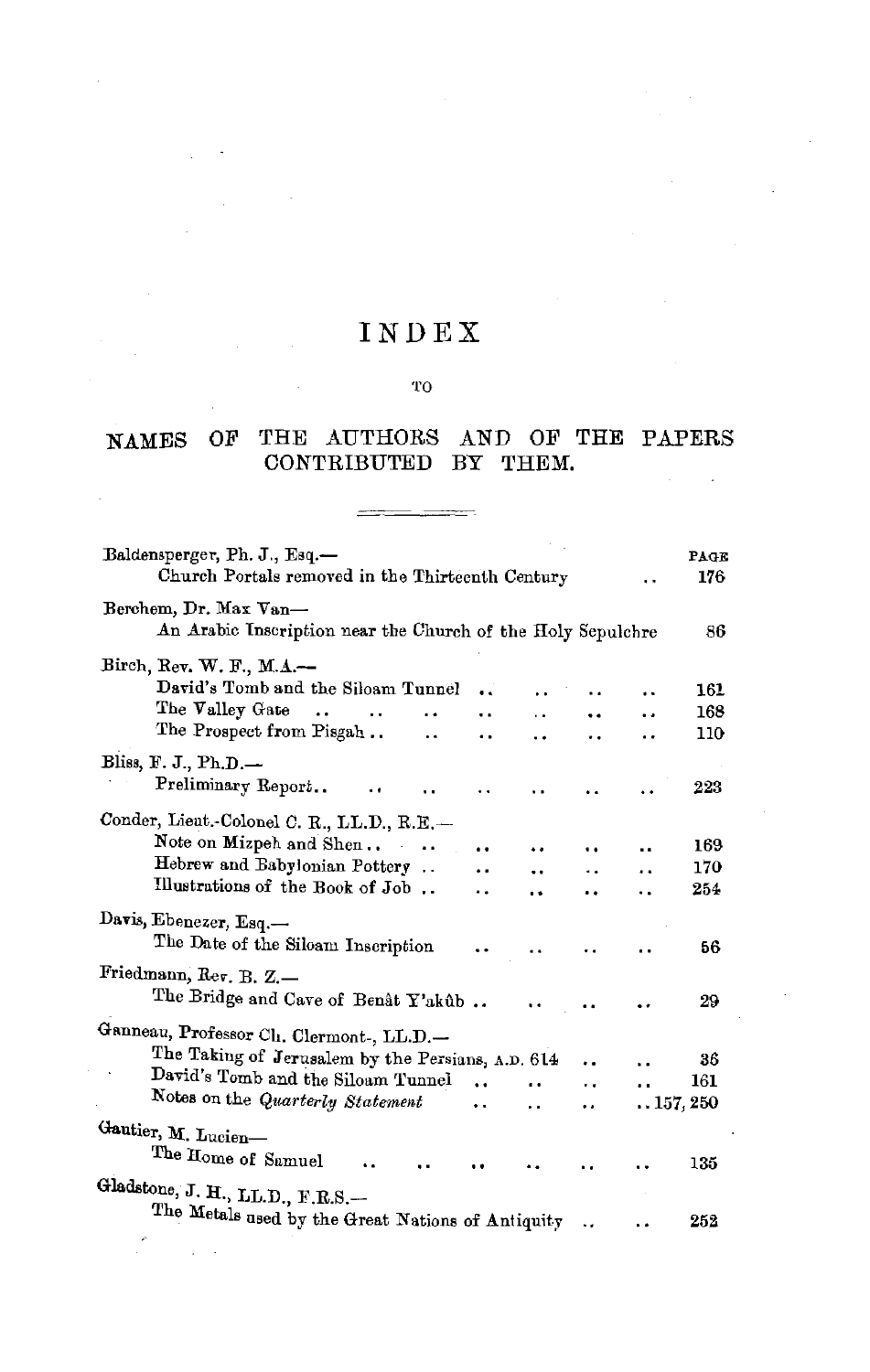| Glaisher, James, Esq., F.R.S.—                                        |                      |                      |                      |                      | PAGE               |
|-----------------------------------------------------------------------|----------------------|----------------------|----------------------|----------------------|--------------------|
| Results of Meteorological Observations taken at Jerusalem             |                      |                      |                      |                      | 61                 |
| On the Pressure of the Atmosphere at Jerusalem                        |                      |                      |                      | ٠.                   | 121                |
| On the Temperature of the Air at Jerusalem, and Comparison            |                      |                      |                      |                      |                    |
| with the Temperature of the Air at Sarona                             |                      |                      |                      |                      | 183                |
| Hanauer, Rev. J. E.-                                                  |                      |                      |                      |                      |                    |
| The Skipping of the Mountains and Little Hills                        |                      |                      | . .                  |                      | 24                 |
| Sculptured Stones from Na'aneh                                        |                      | ٠.                   |                      |                      | 26                 |
| Sarcophagus from Kefr Saba                                            | Ω.                   | . .                  |                      | . .                  | 27                 |
| Tell er Roos<br>$\ddot{\phantom{a}}$<br>٠.<br>$\ddot{\phantom{0}}$    | $\ddot{\phantom{a}}$ | $\ddot{\phantom{a}}$ | . .                  | . .                  | 28                 |
| Two Busts from Cæsarea<br>$\ddot{\phantom{a}}$                        |                      |                      | . .                  | . .                  | 159                |
| Tell er Reesh<br><br>                                                 |                      |                      |                      | . .                  | 244                |
| Hilprecht, Professor H. V., D.D., LL.D.,.                             | $\ddot{\phantom{a}}$ | $\ddot{\phantom{0}}$ | .,                   | . .                  | 54                 |
| Hornstein, C. A., Esq.-                                               |                      |                      |                      |                      |                    |
| A Visit to Kerak and Petra                                            |                      |                      |                      |                      | 94                 |
|                                                                       |                      |                      |                      |                      |                    |
| Jeffery, George, Esq.—                                                |                      |                      |                      |                      |                    |
| Roman Remains found on the Anglican College Ground,<br>Jerusalem      |                      |                      |                      |                      | 35                 |
| $\ddot{\phantom{a}}$<br>$\ddot{\phantom{0}}$<br>$\ddot{\phantom{1}}$  | $\ddot{\phantom{a}}$ | $\ddot{\phantom{a}}$ |                      |                      |                    |
| Кау, Н. С., Еsq.—<br>Arabic Inscription<br>$\ddot{\phantom{a}}$       |                      |                      |                      |                      | 247                |
| Mommert, Pastor C.-                                                   |                      |                      |                      |                      |                    |
| Church of the Holy Sepulchre at Jerusalem on the Mosaic Map           |                      |                      |                      |                      |                    |
| at Madeba                                                             |                      |                      |                      |                      | 177                |
|                                                                       |                      |                      |                      |                      |                    |
| Murray, Dr. A. S.—                                                    |                      |                      |                      |                      | 31                 |
| Greek Inscription from Wâdy Barada                                    | .,                   | $\ddot{\phantom{0}}$ | ٠.                   | $\ddot{\phantom{0}}$ | 33                 |
| Jerash<br>$\ddotsc$<br>'n.<br>,,                                      | $\ddot{\phantom{a}}$ | ٠٠                   | $\ddot{\phantom{a}}$ | ٠.                   | 34                 |
| Beit Meri<br>,,<br>,,<br>Note on Greek Inscription                    | $\ddot{\phantom{1}}$ | ٠.                   | ٠.                   | ۰.                   | $\boldsymbol{252}$ |
|                                                                       | $\ddot{\phantom{1}}$ | $\ddot{\phantom{a}}$ |                      | ٠.                   |                    |
| Pearson, Edward, Esq.-                                                |                      |                      |                      |                      |                    |
| What was the Date of the Crucifixion?                                 |                      |                      |                      |                      | 61                 |
| Pilcher, E. J., Esq.-                                                 |                      |                      |                      |                      |                    |
| The Date of the Siloam Inscription                                    |                      |                      |                      |                      | 56                 |
| Pinches, Theophilus G., M.R.A.S.-                                     |                      |                      |                      |                      |                    |
| Hebrew Names in Inscriptions from Babylonia                           |                      |                      |                      | . .                  | 137                |
|                                                                       |                      |                      |                      |                      |                    |
| Porter, Professor H.-                                                 |                      |                      |                      |                      |                    |
| Greek Inscription from Wâdy Barada                                    |                      | Ξ.                   |                      |                      | 31                 |
| Schick, Dr. Conrad-                                                   |                      |                      |                      |                      |                    |
| Ramathaim-Zophim, the Home of Samuel the Prophet                      |                      |                      |                      | . .                  | 7                  |
| Adoni-Bezek's City<br>$\ddot{\phantom{a}}$                            | ٠.                   |                      |                      | . .                  | 20                 |
| The Columbarium East of Zion Gate                                     | $\ddot{\phantom{0}}$ |                      | ٠.                   |                      | 79                 |
| Another Interesting Cistern<br>$\ddot{\phantom{0}}$                   |                      | $\ddot{\phantom{a}}$ | $\ddot{\phantom{0}}$ | ٠.                   | 81                 |
| Remains of an Ancient City Wall                                       | $\ddot{\phantom{a}}$ | $\ddot{\phantom{a}}$ |                      |                      | 82                 |
| A New Guard-House<br>$\ddot{\phantom{a}}$                             | $\ddot{\phantom{1}}$ | . .                  | $\ddot{\phantom{0}}$ | $\ddot{\phantom{a}}$ | 82                 |
| Another Rock-cut Tomb<br>$\ddot{\phantom{a}}$<br>$\ddot{\phantom{a}}$ | $\ddot{\phantom{0}}$ | $\ddot{\phantom{0}}$ | $\ddot{\phantom{0}}$ | $\cdot$ $\cdot$      | 82                 |
| The Shekfee Sakra<br>$\bullet$ .<br>$\ddot{\phantom{1}}$              | . .                  | . .                  | . .                  | $\ddot{\phantom{1}}$ | 83                 |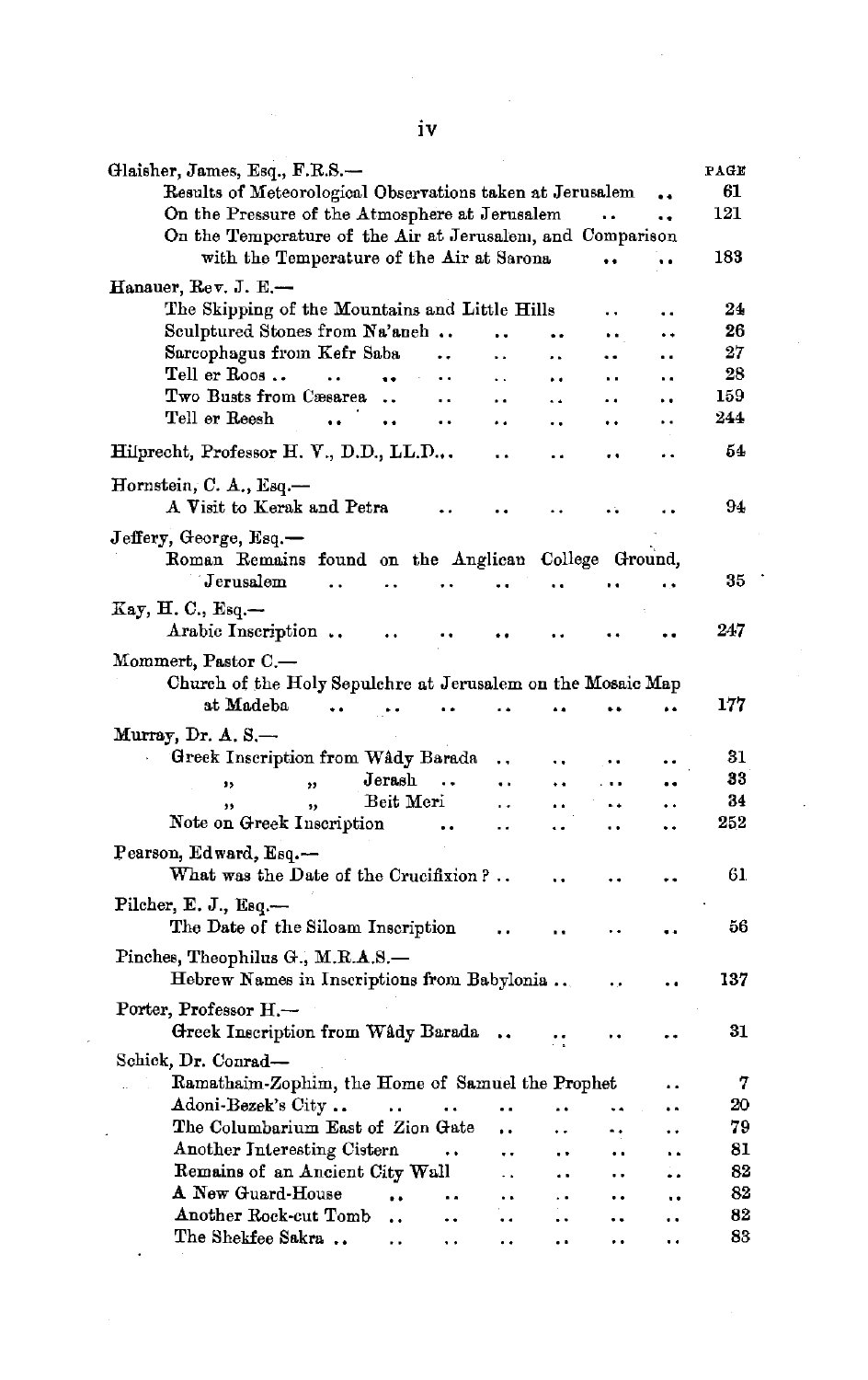| Schick, Dr. Conrad $(contd.)$ —                                                                                  |                      |                      |                      | PAGE |
|------------------------------------------------------------------------------------------------------------------|----------------------|----------------------|----------------------|------|
| The Book "Palestine Under the Moslems"                                                                           |                      |                      |                      | 84   |
| The Madeba Mosaic<br><b>Contract Contract</b><br>$\ddot{\phantom{a}}$                                            | . .                  | $\ddot{\phantom{0}}$ |                      | 85   |
| The Site of the Church of the Holy Sepulchre                                                                     |                      |                      |                      | 145  |
| Old Font in the Church of the Holy Sepulchre                                                                     |                      |                      | . .                  | 155  |
| The "Cave of William the Hermit"                                                                                 |                      | $\ddot{\phantom{0}}$ | . .                  | 155  |
| A New Collection of Antiquities<br>$\ddot{\phantom{a}}$                                                          | . .                  |                      | . .                  | 156  |
| Birket es Sultan<br>$\ddot{\phantom{a}}$<br>$\ddot{\phantom{a}}$<br>$\ddot{\phantom{a}}$<br>$\ddot{\phantom{a}}$ | $\ddot{\bullet}$     | $\ddot{\phantom{0}}$ | $\ddot{\phantom{0}}$ | 224  |
| The Dragon Well<br>$\ddot{\phantom{a}}$                                                                          | $\ddot{\phantom{a}}$ |                      | . .                  | 230  |
| Hebron and its Neighbourhood.<br>                                                                                |                      | $\ddot{\phantom{a}}$ |                      | 232  |
| Wâdy 'Arrûb, the Aruboth of Scripture                                                                            | . .                  | $\ddot{\phantom{a}}$ | . .                  | 238  |
| Some Remarks on the Tabernacle Controversy                                                                       | $\ddot{\phantom{0}}$ | . .                  | . .                  | 241  |
| Tenz, J. M., Esq.-                                                                                               |                      |                      |                      |      |
| Golgotha or Calvary                                                                                              |                      |                      |                      | 248  |
| Thomson, Rev. J. E. H., $D.D.$ —                                                                                 |                      |                      |                      |      |
| Ancient Sarcophagus Lid at Pella<br>$\ddot{\phantom{a}}$                                                         |                      |                      |                      | 32   |
| Greek Inscription from Jerash                                                                                    |                      |                      |                      | 33   |
|                                                                                                                  |                      |                      |                      |      |
| Watson, Colonel C. M., C.M.G., R.E.-<br>Jewish Measures of Capacity                                              |                      |                      |                      | 103  |
| Wright, Professor Theodore F., Ph.D.-                                                                            |                      |                      |                      |      |
| The Valley Gate<br>$\sim$                                                                                        |                      |                      |                      | 261  |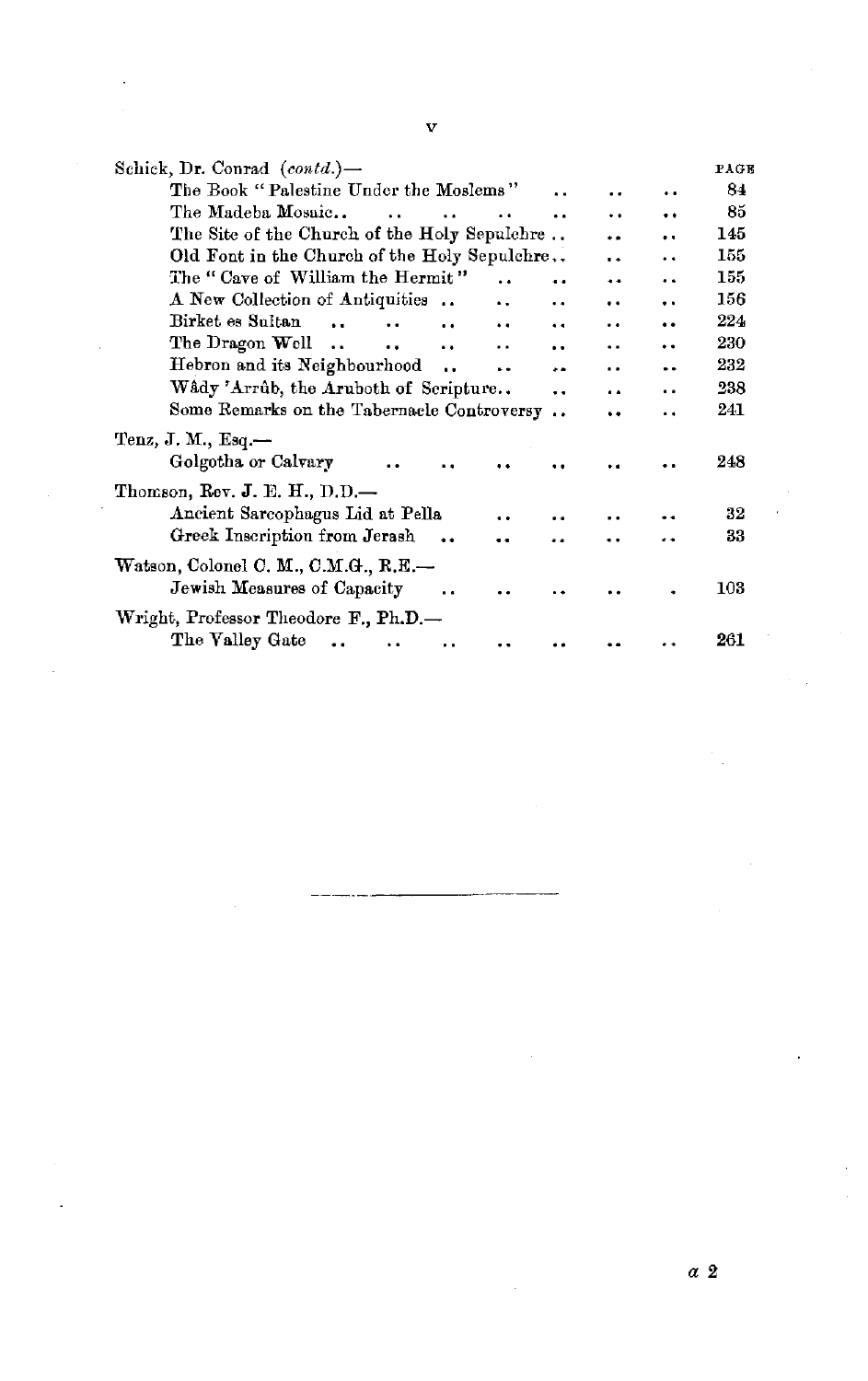## LIST OF ILLUSTRATIONS.

|                                                                          |                      |                      |                      |                      |                      | PAGE     |
|--------------------------------------------------------------------------|----------------------|----------------------|----------------------|----------------------|----------------------|----------|
| Map to illustrate Dr. Schick's Papers on Ramathaim-Zophim and Adoni-     |                      |                      |                      |                      |                      |          |
| Bezek's City<br>$\sim$<br>$\ddot{\phantom{0}}$<br>$\sim$ $\sim$ $\sim$   | . .                  | ٠.                   | . .                  | ۰.                   | . .                  | 7        |
| Sculptured Head from Na'aneh<br>                                         | $\ddot{\phantom{0}}$ | . .                  | ٠.                   | $\ddot{\phantom{0}}$ |                      | 26       |
| Ornament on Sarcophagus<br>$\ddot{\phantom{0}}$                          | $\cdot$ .            |                      | . .                  | . .                  | . .                  | 28       |
| Greek Inscription from Wâdy Bârada                                       | $\ddot{\phantom{0}}$ |                      | . .                  | . .                  | . .                  | 31       |
| Ancient Sarcophagus Lid at Pella                                         |                      | . .                  | . .                  | . .                  | . .                  | 32       |
| Greek and Latin Inscriptions from Jerash                                 |                      | . .                  | . .                  | . .                  | ٠.                   | 33       |
| Roman Inscription from Jerusalem                                         |                      |                      | . .                  | . .                  |                      | 35       |
| Table of Siloam Characters<br>$\cdot$                                    | $\ddot{\phantom{0}}$ | $\cdot$ .            | . .                  | . .                  |                      | 57       |
| Seal of Haggai<br><b>Contract Contract</b><br>$\ddot{\phantom{0}}$<br>   |                      | . .                  | . .                  | . .                  |                      | 58       |
| Table of Typical Siloam Letters<br>$\ddot{\phantom{a}}$                  | W                    |                      | . .                  | . .                  | . .                  | 76       |
| Plan and Section of an Old Cistern at Jerusalem                          |                      |                      | $\ddot{\phantom{0}}$ |                      | . .                  | 81       |
| General Plan showing Remains of Ancient Wall of Jerusalem                |                      |                      |                      |                      | . .                  | 81       |
| Plan and Sections of Rock-cut Tomb                                       | $\ddot{\phantom{a}}$ | $\ddot{\phantom{a}}$ |                      |                      | . .                  | 83       |
| Plan showing Position of Stone bearing an Arabic Inscription near the    |                      |                      |                      |                      |                      |          |
| Holy Sepulchre<br>$\cdots$<br>                                           |                      | . .                  | . .                  | . .                  | . .                  | 86       |
| The Arabic Inscription<br>$\ddot{\phantom{0}}$<br>. .                    | $\cdot$ .            | . .                  |                      | . .                  | . .                  | 87       |
| Route Map-Kerak to Petra<br>. .                                          | . .                  | . .                  | $\bullet$ .          | . .                  | . .                  | 94       |
| Kerak, showing North Wall of Castle                                      | $\ddot{\phantom{0}}$ |                      | . .                  | $\ddot{\phantom{0}}$ | . .                  | 94       |
| $\rm{M}$ ount $\rm{H}$ or<br>$\cdots$<br>$\ddot{\phantom{a}}$<br><br>. . | . .                  |                      | . .                  | $\ddot{\phantom{1}}$ |                      | 95       |
| Kerak, Western Tower<br>$\ddot{\phantom{a}}$<br>٠.                       | $\cdot$ $\cdot$      |                      | . .                  | . .                  | . .                  | 96       |
| Village of Ma'an esh Shamieh<br>. .                                      | ٠.                   | $\ddot{\phantom{1}}$ |                      | $\cdot$              | . .                  | 99       |
| Village of Ma'an el Kebir.<br>. .                                        | . .                  | $\ddot{\phantom{0}}$ | . .                  | ٠.                   | . .                  | 99       |
| Kasr el Bint<br>$\ddot{\phantom{a}}$<br>. .                              | $\ddot{\phantom{0}}$ |                      | . .                  | . .                  |                      | 100      |
| The Deir or Monastery, Petra<br>                                         |                      | $\cdot$ $\cdot$      | . .                  |                      | ٠.                   | 101      |
| The Village of Elji $\ldots$ .<br>$\ddot{\phantom{a}}$                   | $\ddot{\phantom{a}}$ | . .                  | . .                  | . .                  |                      | 102      |
| Plan of Church of the Holy Sepulchre                                     | $\ddot{\phantom{0}}$ |                      | $\ddot{\phantom{0}}$ |                      | . .                  | 144      |
| Church of the Holy Sepulchre-Sections showing Rock Levels                |                      |                      |                      |                      |                      | 148, 152 |
| Marble Busts from Cæsarea<br>$\ddot{\phantom{0}}$                        | $\ddot{\phantom{0}}$ | $\ddot{\phantom{0}}$ | $\ddot{\phantom{0}}$ | . .                  |                      | 160      |
| Plan of Siloam Tunnel<br>$\ddot{\phantom{0}}$<br>$\ddot{\phantom{0}}$    | $\ddot{\phantom{0}}$ | . .                  | . .                  | $\cdot$              | $\ddot{\phantom{0}}$ | 165      |
| The Holy Sepulchre Church in Jorusalem on the Mosaic Map at              |                      |                      |                      |                      |                      |          |
| Madeba<br>. .<br>$\ddot{\phantom{0}}$<br>$\ddot{\phantom{0}}$            | . .                  | . .                  | $\ddot{\phantom{a}}$ | . .                  | . .                  | 178      |
| The Amphitheatre, Petra<br>μ.<br>٠.                                      | $\ddot{\phantom{a}}$ | . .                  | $\ddot{\phantom{1}}$ | . .                  | $\ddot{\phantom{a}}$ | 206      |
| Ruined Temples, Petra<br>۰,<br>                                          | $\sim$ $\sim$        | $\ddot{\phantom{0}}$ | $\ddot{\phantom{0}}$ | $\cdot$ $\cdot$      | . .                  | 206      |
| Rock-cut Dwellings, Petra<br>$\ddot{\phantom{0}}$                        | $\ddot{\phantom{0}}$ | ٠.                   |                      | . .                  |                      | 206      |
| Kasr Phar'aun (Pharaoh's Palace)                                         | $\ddot{\phantom{0}}$ | $\cdot$ .            | $\ddot{\phantom{0}}$ | . .                  | <br>                 | 206      |
| Top of Khasnelı Phar'aun (Pharaoh's Treasure House)                      |                      |                      |                      | . .                  |                      | 206      |
| Plan of Birket es Sultan<br><br>٠,                                       | ٠.                   | $\cdots$             | $\cdot$              |                      |                      | 225      |
|                                                                          |                      |                      |                      |                      | . .                  |          |

 $\ddot{\phantom{a}}$ 

Vl

 $\overline{\phantom{a}}$ 

 $\frac{1}{2}$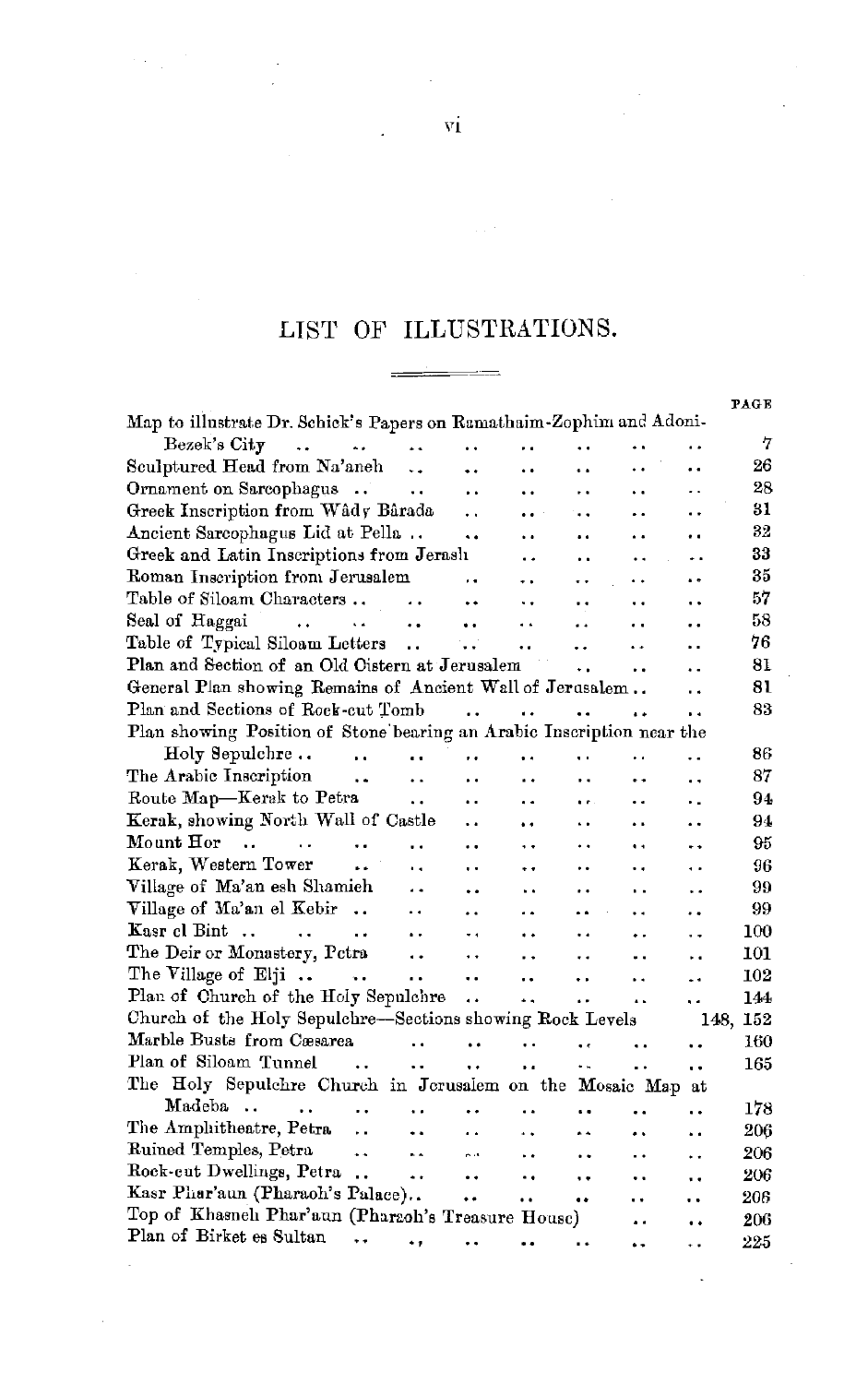|                                        |                      |                      | vu                   |                      |                      |                      |                      |      |
|----------------------------------------|----------------------|----------------------|----------------------|----------------------|----------------------|----------------------|----------------------|------|
|                                        |                      |                      |                      |                      |                      |                      |                      | PAGE |
| Map of Neighbourhood of Hebron         |                      |                      | ÷.                   | $\ddot{\phantom{a}}$ | $\ddot{\phantom{1}}$ | $\ddot{\phantom{a}}$ | $\ddot{\phantom{1}}$ | 233  |
| Map of Neighbourhood of Jaffa          |                      |                      | $\ddot{\phantom{0}}$ | $\ddot{\phantom{0}}$ | $\ddot{\phantom{a}}$ | $\ddot{\phantom{0}}$ | $\ddot{\phantom{0}}$ | 245  |
| The Sik. Petra                         | $\ddot{\phantom{0}}$ | . .                  | $\ddot{\phantom{0}}$ | $\ddot{\phantom{1}}$ | . .                  | $\ddot{\phantom{a}}$ | . .                  | 262  |
| Khasnet Phar'aun, Petra                | $\ddot{\phantom{a}}$ | . .                  | $\ddot{\phantom{0}}$ | $\ddot{\phantom{1}}$ | $\ddot{\phantom{1}}$ |                      | $\ddot{\phantom{1}}$ | 262  |
| View of Shobek                         | $\ddot{\phantom{0}}$ | $\ddot{\phantom{a}}$ | $\ddot{\phantom{0}}$ | $\ddot{\phantom{0}}$ | $\ddot{\phantom{1}}$ | $\ddot{\phantom{0}}$ | $\ddot{\phantom{0}}$ | 262  |
| Noah's Tomb, Kerak                     | $\ddot{\phantom{1}}$ | . .                  | $\ddotsc$            | $\ddot{\phantom{a}}$ | . .                  | $\ddot{\phantom{0}}$ | $\ddot{\phantom{0}}$ | 262  |
| View of Datras<br>$\ddot{\phantom{0}}$ | $\ddot{\phantom{1}}$ | $\ddot{\phantom{a}}$ | $\ddot{\phantom{0}}$ | $\ddot{\phantom{1}}$ | $\ddot{\phantom{1}}$ | $\ddot{\phantom{0}}$ | $\ddot{\phantom{1}}$ | 262  |

 $\label{eq:2.1} \frac{1}{\sqrt{2\pi}}\int_{\mathbb{R}^3} \frac{1}{\sqrt{2\pi}}\left(\frac{1}{\sqrt{2\pi}}\right)^2 \frac{1}{\sqrt{2\pi}}\int_{\mathbb{R}^3} \frac{1}{\sqrt{2\pi}}\left(\frac{1}{\sqrt{2\pi}}\right)^2 \frac{1}{\sqrt{2\pi}}\int_{\mathbb{R}^3} \frac{1}{\sqrt{2\pi}}\frac{1}{\sqrt{2\pi}}\frac{1}{\sqrt{2\pi}}\frac{1}{\sqrt{2\pi}}\frac{1}{\sqrt{2\pi}}\frac{1}{\sqrt{2\pi}}\frac{1}{\sqrt$ 

 $\mathcal{L}^{\mathcal{L}}(\mathcal{L}^{\mathcal{L}})$  and  $\mathcal{L}^{\mathcal{L}}(\mathcal{L}^{\mathcal{L}})$  and  $\mathcal{L}^{\mathcal{L}}(\mathcal{L}^{\mathcal{L}})$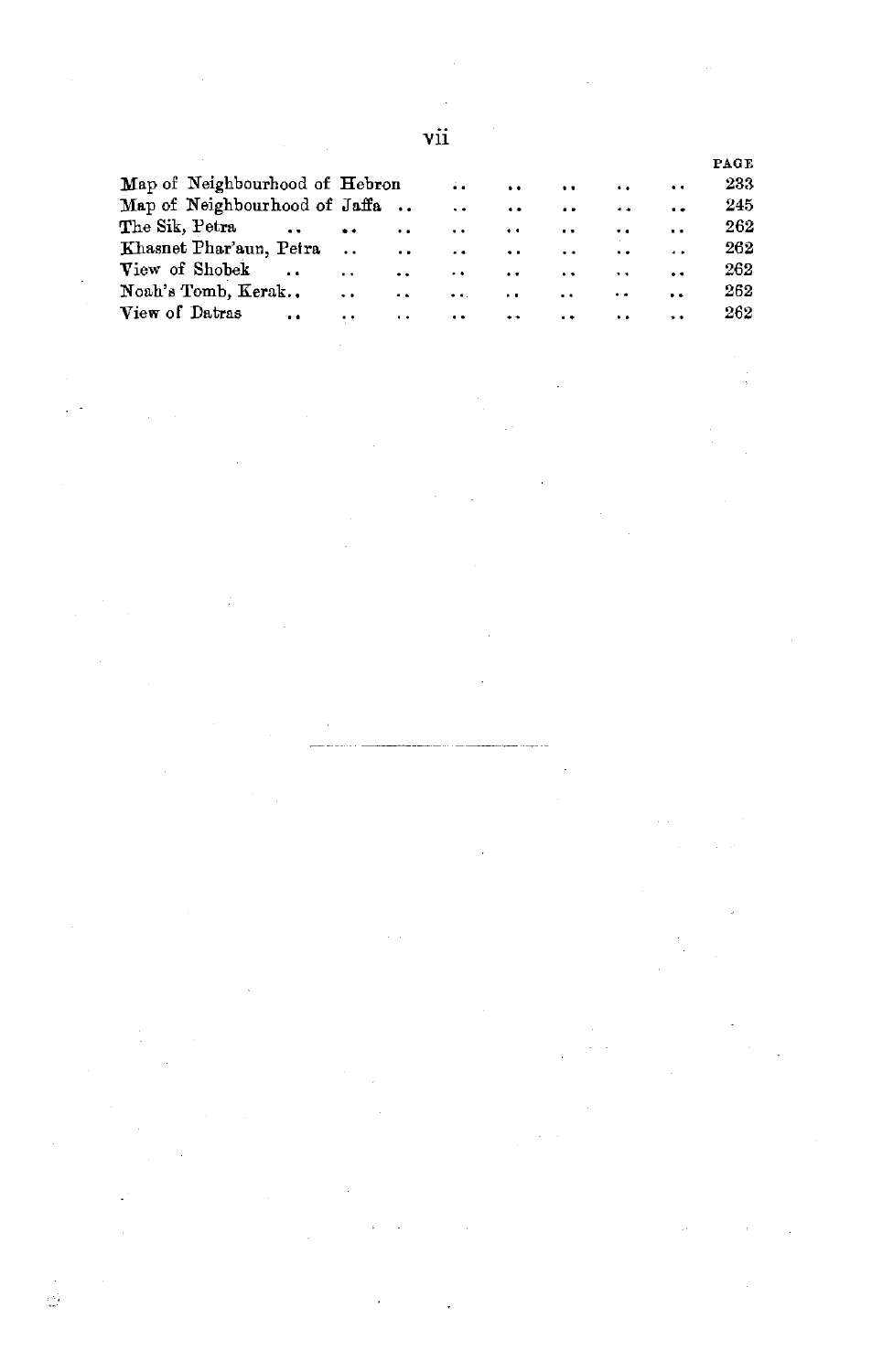### GENERAL INDEX.

.Adoni-Bezek's City, 20; Kuf\n, *22;*  The Bezek mentioned 1 Sam. xi, 8, 22; Beit Z'ata, 22; Beit Ummar, 22; Wady 'Arrub, 238.

.Ancient City Wall, Remains of, 82.

Annual Meeting, 212.

Antiquities, New Collection of, 156.

Balance Sheet for 1897, 77.

Beirût, New Railway to Tripoli, 72.

Birket es Sultan, 224.

Birket Mamilla, 226.

Book of Job, Illustrations, 254.

Bridge and Cave of Benat Y'akub, 29.

Bust of Olympiodorus, 159, 250.

Busts, Two, from Cæsarea, 159, 250.

Cave of the Daughters of Jacob, 30.

Cave of William the Hermit, 155.

Chapel of Thekla, 151; Old Font in the Church, 155.

Christ Church, Bells put upon, 141.

Church of the Holy Sepulchre, site of, 145.

Calvary Rock, 145; Chapel of the Crown of Thorns, 146; St. Helena's Chapel, Chapel of the "Parting of the Garments," 147 ; The Martyrium, The Rotunda, **148;**  Tombs of Joseph and Nicodemus, 149, 150; Church of Constantine, 150; Gethsemane Convent, The Church of St. James, The Church of Mary, 151, 152.

Church l'ortals, 176.

Cistern, Old, 81.

Columbarium or Cistrrn East of Zion Gate, 79.

Constantinian Basilica of the Holy Sepulchre, 158, 177, 251.

Cubit, Jewish, Length of, 158.

Damascus, Curious Weather at, 72. Date of the Year of Crucifixion, 61. David's Tomb and the Siloam Tunnel, 161, 250.

Donations to the Library, 3, 75, 143, 209.

Dragon Well, 227, 230.

Erratum, 70, 206, 262.

Excavations at Jerusalem, 1894-1897, 207.

Font, Old, in the Church of the Holy Sepulchre, 155.

Gabtu, 30. Golgotha or Calvary, 248,

Hebrew and Babylonian Pottery, 170. Hebron and Neighbourhood,

Names of the Places, 232-238.

Hittites and their Language, 73.

Holy Sepulchre of the Tenth Legion Fretensis, 250.

Illustrations of the Book of Job, 254.

Income of the Society, 2, 73,142, 208.

Inscription and the Altar of the-Tenth Legion Fretensis, 158, 250.

- Inscription, Arabic, found near the-Church of the Holy Sepulchre, 87; Examination of, 88.
- Inscription, Arabic, from Sheikh Murad, **247.**
- Inscription, Cufic, from the Basilica of the Holy Sepulchre, 158, 177, 251.
- Inscription found near the Church of the Holy Sepulchre, 142.
- Inscription, Greek, at Wady Baradah, 31,157,252.

Inscription, Greek, on an Altar at Beirût, 34.

Inscription in the Aqueduct at Siloam, **158.**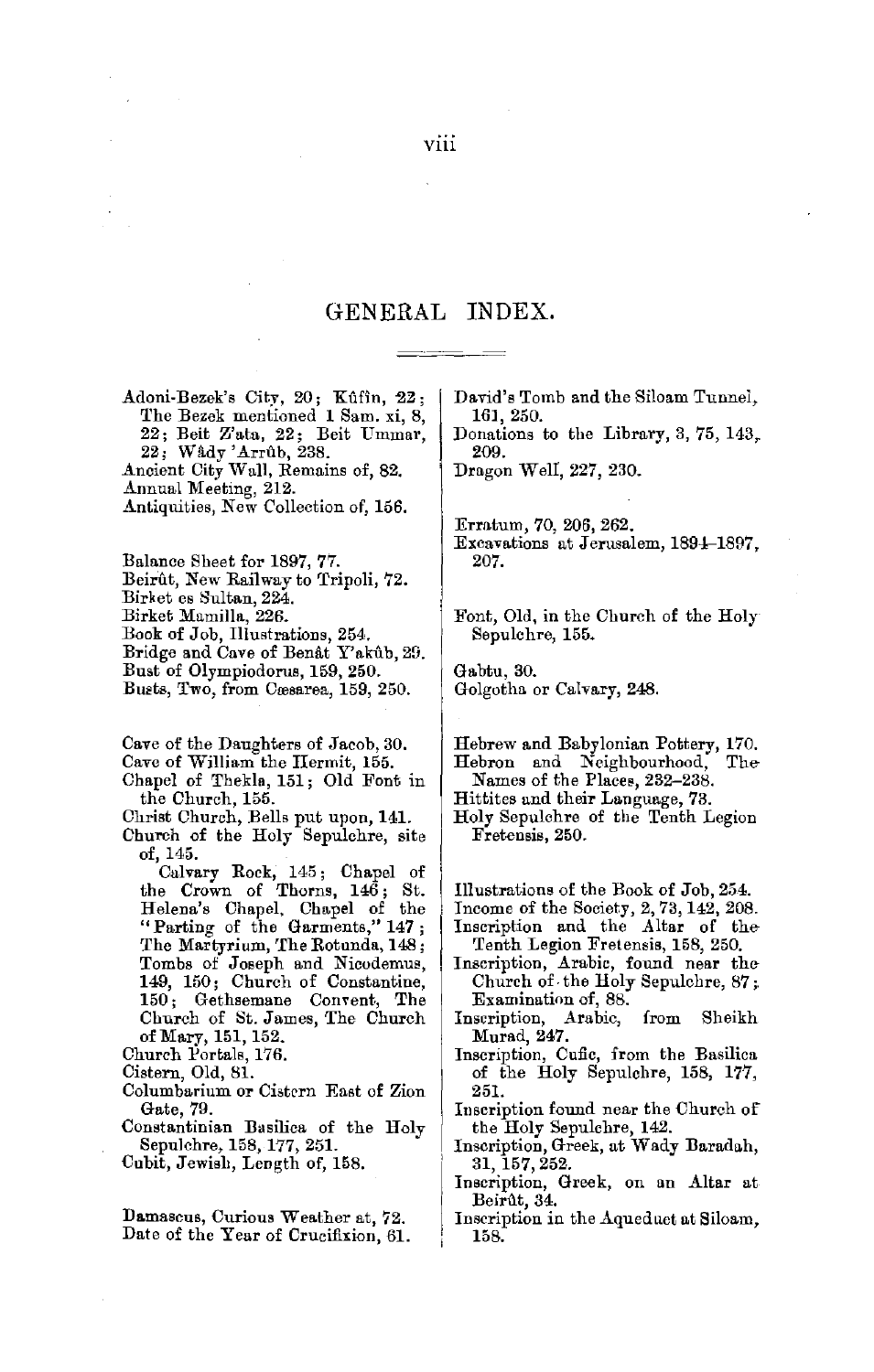Inscription, Latin, from Jerash, 33. Inscription, Latin, in the New Anglican College, 35.

Inscription, Siloam, 56.

- Inscriptions, Greek, from Jerash, 33,
- 73, 157, 252. Inscriptions, Hebrew names in, from Babylonia, 137.

Jami'a el Ahmar, 30.

- Jerusalem, the Taking of, by the Persians, 36.
	- Mode of Besieging, 37 ; Mosaics, 37; Mosque of Omar, 38; Arabic Text (original MS.), 39; Examination of MS., 39.
- Jewish Measures of Capacity, 103.

Jisr Benat Y'akûb, 30.

Katmûn, 30.

Kerak and Petra, Visit to, 94. Ghor el Mizrah, 95; Noah's Tomb, 95; The Tunnel under the Castle,  $96$ ; Lejûne,  $97$ ,  $102$ ; Wad ez Zaiyatain, 97 ; 'Ain Sit, El Mesh- 'had, Moteh, Wadel Ahsa, **97;** Wad el Siddiyeh, Seil Gharaby, Wad el<br>Kurahi, Tafileh, Gebal, 'Ain el Kurahi, Tafileh, Gebal, 'Ain el<br>Beidah, Wad el Årich,'Ain Joorah, Dânah, Shobek, Esherâh, Mont<br>Regalis, 98; 'Ain Jurbah, Ma'an<br>esh\_Shamieh,Ma'an el Kebir, Elji, Mount Seir, 99; 'Ain Musa, The Sik, Khrumeh Phar'aun, 100; Kasr Phar'aun, The Monastery, Mount Hor, 101 ; The Kasr, The Khasneh, Elji, 'Ain Mûsa, Wad Ahsa, Datras, Kasr el Bint, Ja'far, 102.

Kh. Beit Sh'ar, 239.

- Kh. el Fureidis, 239.
- Kh. Marrina, 239.

Latin Kingdom of Jerusalem, 2.

Mejdel, Bas-relief at, 73.

- Memoir to the late Lieut. Van de Velde, 72.
- Metals used by the Great Nations,
- Meteorological Observations at Tiberias, 1896, 61-70.

Pressure of the Atmosphere at Jerusalem, 121; Comparison of the Temperature of the Air at Jaffa and Sarona, 183.

Mizpeh and Shen, 169, 251.

Mizpeh and Tell Nasbeh, 169, 251. Mosaic at Madeba, 85, 177, 251. Moslem Pilgrimage to Neby Musa. 141.

Müghâret Benat Y'akûb, 30.

Notes and News, 1, **71,** 139, 207. Nippur Tablets, 54.

Office of the Fund removed to 38, Conduit Street, 72.

Palestine under the Moslems, 85.

- Permission, Renewal of, to Excavate, 141.
- Photographs of Dr. Schick's Models, *76.*

Pilgrims' Text Translations, 3.

Pisgah, Prospect from, 110, 118, 119. Zoar, 111, 118; The Hinder Sea, 112, 118; Dan, 113, 118; Dan and Baal-gad, 114, 120 ; Pisgah, 116, 120; Plain of Jordan, Sodom, 118; Talat el Benât, Mej 'Ayûn, Tell el Kadij, 119, 120, The Huleh Plain,<br>119 ; Tal'at es Sufa, Field of Zophim, 120; Lot's View from Bethel, 120; Jebel Osh'a, 121.

Presentation to Mr. James Glaisher, 139.

Raised Map of Palestine, 3.

Ramathaim-Zophim-

The Home of Samuel, 7-16, 135, .136 ; Mount Ephraim, 7, 136 ; Samuel's Ramah, 8, 136; Kirjath Jearim, 9; El Khudr, 9; Balû'a, 9;<br>Bakoosh Hill, 9, 10; Râs Sherifeh, 9, 16; Wady Burak, Wady Bayn es Sakrah, 10; 'Ain K11ssls, 10, 15 ; Kh. 'Alia, 10, 16 ; Wady Suakeh, 'Ain 'Atan, Wady Btar, Wady 'Arrtlb, Kh. Wad cl Hoch, 10; Kh. Bireh, 10, 16; 'Aiu Maksilr, Etam, Site of, 10; Kh. Sekunda, 11; Ras Sallah, 11, 12, 16 ; Kh. Heit Skaria, 11, 12; Wâdy Abu Jor, Ballûtet el<br>Yerzeh, Keniseh (the Church), 11; Kâât ez Zeitûneh, 12; Stone Circles. pillars, 14 ; Neby Danial, 15 ; Land<br>of Zuph, 16 ; Naioth, 16 ; 'Ain Saleh, 17; Convent, or the School of the Prophets, 17; Sechu, 17;

Portals, Church, 176.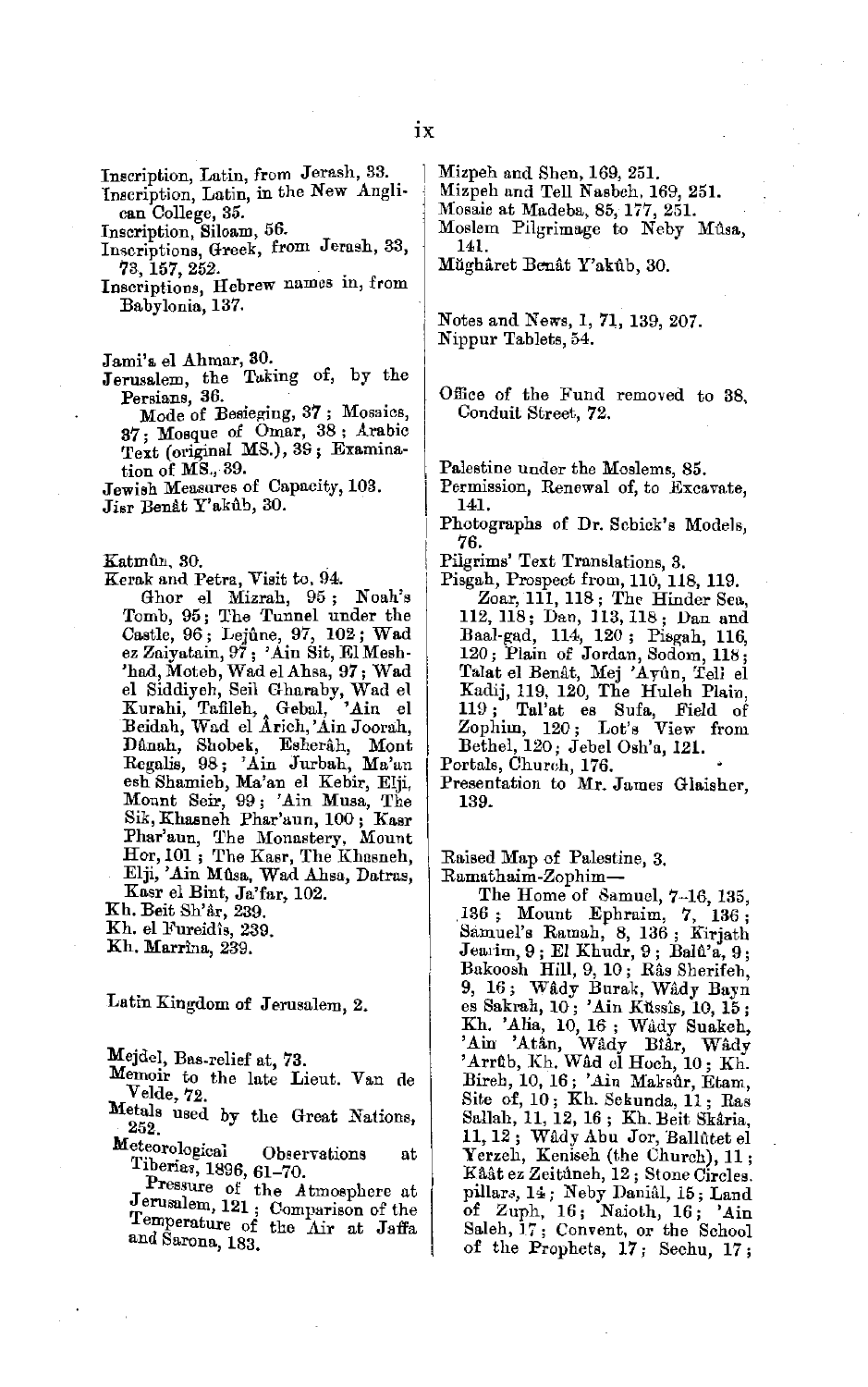Saul's First Journey, 18; Samuel's Home, 18; Rachel's Sepulchre, 18, 135; Saul's Return Journey, 18; Zelzah, 19; Plain of Tabor, 19; Solomon's Pools, 20.

Reliquary (of the Crusades), 250.

Report, Preliminary (new Firman), 223.

Russian Pilgrims to Jerusalem, 141.

Samuel, The Home of, 135.<br>Sarcophagus found at Kefr Saba, 27 ; Ornament on a Sarcophagus, 28.

Sarcophagus Lid at. Pella, 32. Sculptured Head from Na'aneh, 157. Sculptured Stones from Na'aneh, 26. Seal of Haggai, 58.

Shen and Mizpeh, 169.

Shekfee Sakhra, 83.

Skipping of the Mountains and Little Hills, 24.

Survey of Palestine, 2.

'l'abernacle, Remarks on the, 241.

Tell er Reesh, 244.

Tell er Roos, Cannon Balls, Fragments of Iron Bombs, and Pieces of a large Gun found near, 28.

Tomb, Rock-Cut, 82.

Tunnel of Siloam and the Tomb of David, 161,250.

Valley Gate, 168, 261.

Wady 'Arrûb, 238.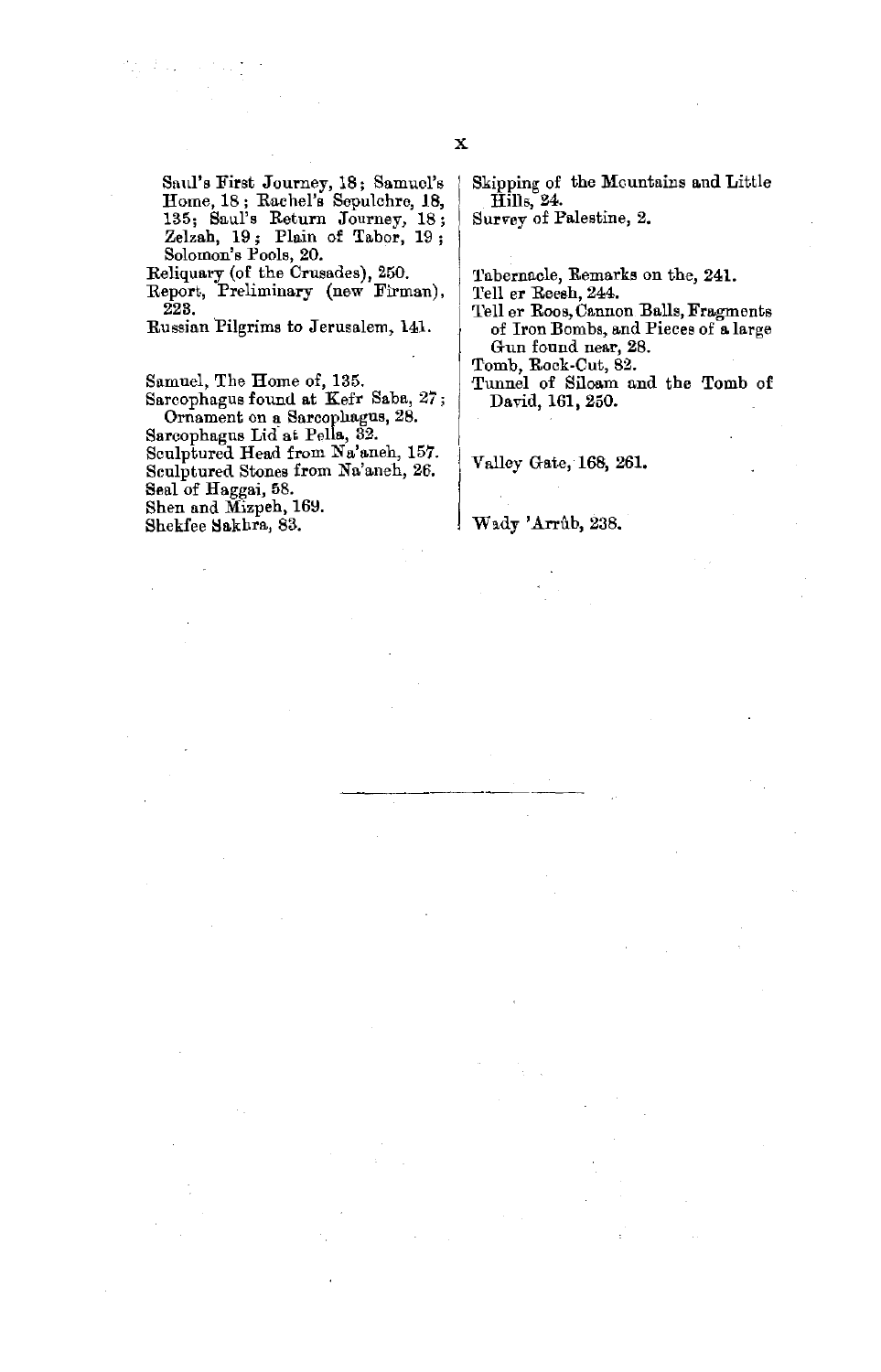## CONTENTS.

\_\_\_\_\_\_\_\_

 $\equiv$ 

l,

 $\overline{\phantom{a}}$ 

|                                                                                                                                                                     | PAGE |
|---------------------------------------------------------------------------------------------------------------------------------------------------------------------|------|
| NOTES AND NEWS<br>and the state of the state of the state of the state of the state of the state of the state of the state of the<br>$\sim$<br>$\cdots$<br>$\cdots$ | 1    |
| RAMATHAIM-ZOPHIM, THE HOME OF SAMUEL THE PROPHET.<br>By                                                                                                             |      |
| DR. CONRAD SCHICK<br>$\sim$ $\sim$<br><br><br>$\cdots$                                                                                                              | 7    |
| ADONI-BEZEK'S CITY. BY DR. CONRAD SCHICK<br>$\cdots$<br>$\cdots$<br>NOTES BY THE REV. J. E. HANAUER-                                                                | 20   |
| I. THE SKIPPING OF THE MOUNTAINS AND LITTLE HILLS                                                                                                                   | 24   |
| II. SCULPTURED STONES FROM NA'ANEH<br>$\cdots$<br>$\cdots$                                                                                                          | 96   |
| III. SARCOPHAGUS FROM KEFR SABA<br>$\ddotsc$<br>$\cdots$<br>                                                                                                        | 27   |
| IV. TELL ER ROOS<br><br>                                                                                                                                            | 28   |
| THE BRIDGE AND CAVE OF BENAT Y'AKOB. BY THE REV.                                                                                                                    |      |
| B. Z. FRIEDMANN<br><br>$\ddotsc$                                                                                                                                    | 29   |
| GREEK INSCRIPTION FROM WÂDY BARADA. BY PROF. H. PORTER,                                                                                                             |      |
| WITH NOTE BY DR. A. S. MURRAY<br>$\cdots$ $\cdots$<br>                                                                                                              | 31   |
| ANCIENT SARCOPHAGUS LID AT PELLA. BY REV. J. E. H.                                                                                                                  |      |
| Thomson, D.D.                                                                                                                                                       | 32   |
| GREEK INSCRIPTION FROM JERASH. BY THE REV. J. E.<br>$_{\rm H}$                                                                                                      |      |
| THOMSON, D.D., WITH NOTE BY DR. A. S. MURRAY<br>$\cdots$                                                                                                            | 33   |
| NOTE ON GREEK INSCRIPTION FROM BEIT-MERI. BY DR. A. S.                                                                                                              |      |
| MURRAY<br>$\overline{\phantom{a}}$<br>$\cdots$<br>$\cdots$<br>$\cdots$                                                                                              | 34   |
| $\cdots$<br>$\cdots$<br><br>$\cdots$                                                                                                                                |      |
| ROMAN REMAINS FOUND ON THE ANGLICAN COLLEGE GROUND,                                                                                                                 |      |
| JERUSALEM. BY GEORGE JEFFERY, ESQ.<br>$\cdots$                                                                                                                      | 35   |
| THE TAKING OF JERUSALEM BY THE PERSIANS, A.D. 614. BY                                                                                                               |      |
| PROF. CH. CLERMONT-GANNEAU, LL.D.<br>$\cdots$                                                                                                                       | 36   |
| NOTE ON RECENTLY FOUND NIPPUR TABLETS. BY PROF. H. V.                                                                                                               |      |
| HILPRECHT, PH.D., D.D., LL.D.<br>and the same state.<br>$\cdots$                                                                                                    | 54   |
| ON THE DATE OF THE SILOAM INSCRIPTION-                                                                                                                              |      |
| I. By E. J. PILCHER, Esq.<br>$\ddotsc$                                                                                                                              | 56   |
| IL BY EBENEZER DAVIS, ESQ.<br>$\ddot{\phantom{a}}$<br><br>                                                                                                          | 58   |
| WHAT WAS THE DATE OF THE YEAR OF THE CRUCIFIXION?                                                                                                                   |      |
| BY EDWARD PEARSON<br><br>                                                                                                                                           | 61   |
| RESULTS OF METROROLOGICAL OBSERVATIONS TAKEN AT JERUSALEM                                                                                                           |      |
| AND TIBERIAS IN 1896. BY JAMES GLAISHER, F.R.S.                                                                                                                     | 61   |